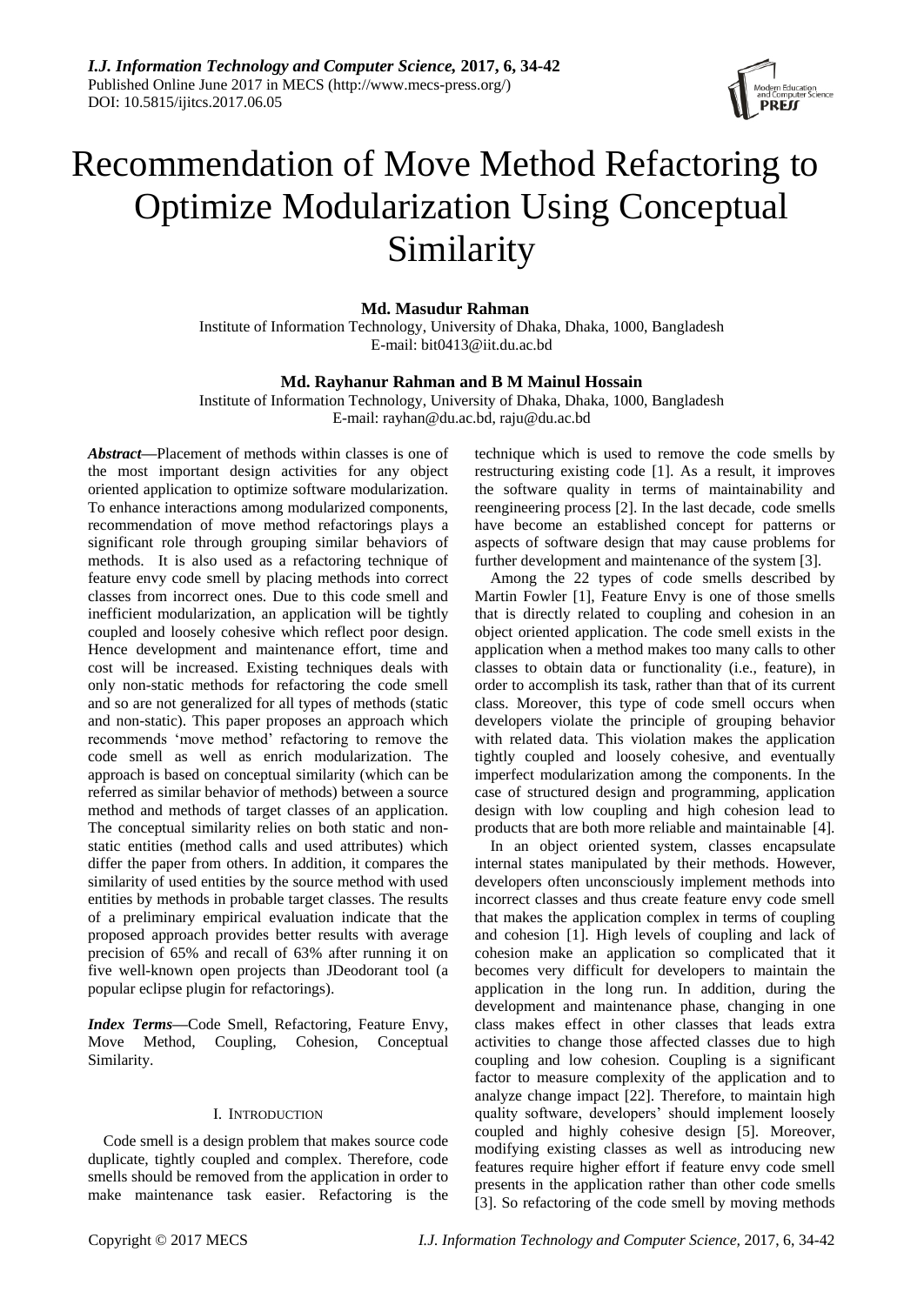into appropriate classes from incorrect ones plays a significant role to reduce coupling and increase cohesion, and eventually, enrich modularization of the application.

However, manual inspection to group similar behaviors of methods in the same classes is a lengthy and risky process, since assumption of placement of methods might not be correct always and it varies from developer to developers. Therefore, design and maintenance problem of the application might exist in the manual process. In order to decrease coupling and increase cohesion in the application, automatic move method refactoring technique is indispensable which eventually optimizes the interactions among the modularized components. The technique is used to detect methods implemented in incorrect classes and recommend more appropriate classes for those methods. In literature, most of the techniques were based on coupling and cohesion to group similar methods in a class. The traditional approach is to recommend a method to a class whose entities are used mostly by the method rather than similar behavior. However, these existing techniques do not focus on conceptual similarity whereas a class should stands for  $SRP<sup>1</sup>$  (Single Responsibility Principle). The methods within a class perform the responsibility which is referred as a concept of being grouped together. This conceptual behavior is an important factor to group similar methods into a class, regardless of the directly used entities (method calls and used attributes) by methods of classes. In software design and modularization, similar behaviors of methods that perform similar tasks should be grouped together into classes to achieve optimized interactions among the modules. In other words, conceptual similarity is defined by similar entities used by the source method and the methods in a classes. Moreover, we consider both static and non-static entities (methods and attributes) in the technique whereas most of the existing works considered only non-static entities. This move method refactoring approach assists developers significantly by reducing development and maintenance effort, time and cost through improving software modules.

This paper proposes an approach of recommending move method refactoring technique based on similar concept or behavior of methods in a class. The approach consists of three phases. In the first phase, it analyzes source code information by parsing source class files and generates conceptual set. The set contains references (class names) of both static and non-static entities (method calls and attributes) used by methods. The conceptual behavior and inclusion of both static and nonstatic entities help to group similar methods more accurately and makes the approach different from existing ones. In the second phase, similarity between a source method and probable target classes are calculated using conceptual set. Here, Jaccard Similarity [18] Coefficient is used to calculate similarity by considering both static and non-static entities. In the third phase, by comparing the similarity values of the method"s current

For validation, we experiment our approach on five well-known open source java projects and compare the results with JDeodorant tool<sup>2</sup> (a popular eclipse plugin for refactorings). The preliminary empirical evaluation provides satisfactory results with average precision of 65% and recall of 63% which are better than JDeodorant tool. The results also indicate that the incorporation of conceptual strategy and inclusion of static entities along with non-static are important factors for recommending of move method refactoring technique to enrich software modularization.

In summary, the paper makes the following major contributions:

- 1) A recommendation approach of move method refactorings based on conceptual similarity to optimize software modularization.
- 2) A technique to automatically detect feature envy code smell for both static and non-static methods.
- 3) Evaluations on five popular open source java projects. The results show that our approach more effectively recommends move method refactoring than JDeodorant tool.

The remainder paper is organized as follows: Section II discusses the existing works related to feature envy code smell detection and its refactoring technique. Section III describes the proposed recommendation approach, while Section IV discusses results from a preliminary empirical evaluation. Section V shows a case study of the whole approach and finally, Section VI concludes the paper.

## II. RELATED WORK

A number of works exists in the literature regarding the identification of feature envy code smells and move method refactoring opportunities, mainly related to methods implemented in incorrect classes. These techniques are mostly based on structural information analysis from source code and historical information analysis from versioning system. These existing approaches are described in this section.

JDeodorant is a well-known eclipse plugin for refactorings that identifies five kinds of code smells, namely "Feature Envy", "Type Checking", "Long Method", "Duplicate Code" and "God class" [6], [7]. Feature envy is one of those smells that the tool identifies as well as provides recommendation to the appropriate

1

-

class and other classes, it is decided whether feature envy code smell exists in the system or not. If the similarity value of the method"s current class is less than the values of other one or more classes, then the approach detects the method as a feature envy code smell and suggests more appropriate class to move on. Thus, this approach refactors the code smell which also reduces coupling and increases cohesion, and eventually enriches modularization of the application.

 $1$  In SRP (Single Responsibility Principle) a class should have only a single responsibility: http://www.oodesign.com/single-responsibilityprinciple.html. [Last Accessed 15 June, 2016]

<sup>2</sup> https://marketplace.eclipse.org/content/jdeodorant.

<sup>[</sup>Last Accessed 12 July, 2016]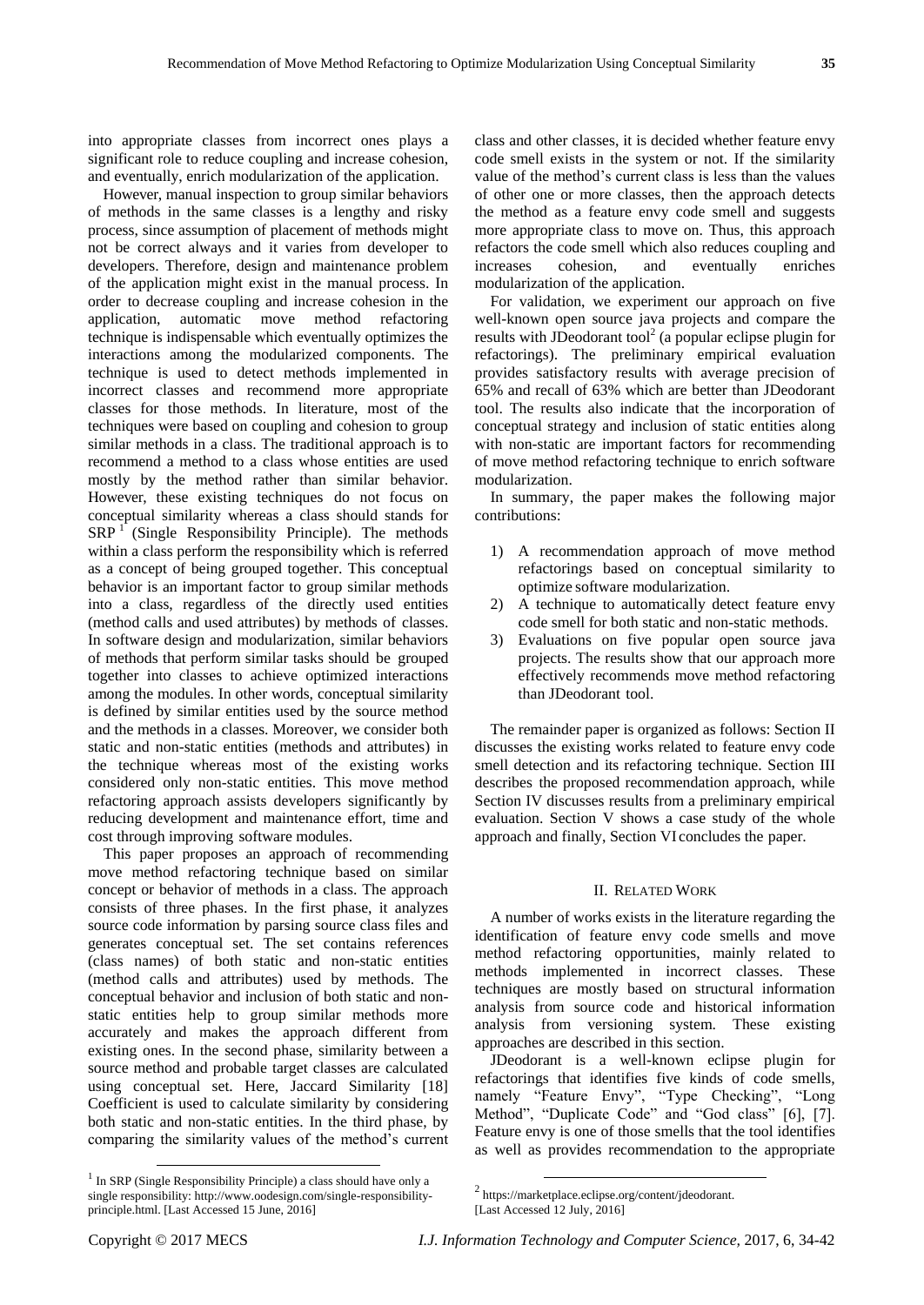classes of the affected methods which is proposed by Fokaefs *et al.* [6]. The identification of feature envy code smell is based on the notion of distance between methods and system classes. The tool, JDeodorant follows a classical heuristic in order to detect the code smell: A feature envy code smell is identified if the distance of a method from a system class is less than the distance of this method from the class that it belongs to. The distance which can also be referred as dissimilarity between methods and system classes has been measured by *Jaccard Distance* technique. The tool also suggests more appropriate classes for the affected methods based on the distance score.

JMove is another tool for eclipse plugin which is used to refactor the feature envy code smell using "move method" technique [8]. The approach is based on the dependency set which is calculated using coupling and cohesion. The calculation of dependency set consists of the references of attributes, parameters, return types and method calls established by a given method located in a class. Then *Sokal and Sneath 2* similarity coefficient is used to detect the smell. This technique claims better result in terms of recall than JDeodorant. However, the both techniques detect only non- static methods as feature envy code smell.

To detect feature envy code smell and use move method refactoring technique, an approach called *Methodbook* has been proposed by Oliveto *et al.* [9]. This approach uses *Facebook* as metaphor to detect the smell. It identifies the friend methods of the affected method to calculate similarity and provide recommendation to the more appropriate class based on the calculation. However, the *Methodbook* technique performs better in terms of precision whereas the number of detection is 40%. In addition, it is difficult for the *Methodbook* process to identify envied class when a method has significant similarities with almost same number of methods of multiple classes. In that case, the technique may give inefficient result.

HIST (Historical Information for Smell Detection) is an approach proposed by Palomba *et al.* in 2013 to detect five different code smells in which feature envy is one of those smells. It exploits change history information mined from versioning systems [10]. The feature envy code smell can be detected solely relying on structural information and several approaches based on static source code analysis have been proposed to detect the smell. Thus, HIST is able to compare directly to these code analysis based approaches for detecting feature envy smells to assess to what extent change history data might be of some value in the detection also of these types of smells. Considering another view is that a feature envy may manifest itself when a method of a class tends to change more frequently with methods of other classes rather than with those of the same class. Based on such consideration, HIST approach has been update in 2015 to detect smells based on change history information mined from versioning systems and specifically, by analyzing

cochanges occurring between source code artifacts [11].

inCode is an eclipse plugin which is used to identify feature envy smells of static methods only [12]. It does not manipulate any data of the source class but it processes data of other system classes. According to object oriented design heuristics and principles, method must be placed in the class, in which data it manipulates more. This basic heuristic has been used in inCode approach to detect these methods as feature envy code smell [13]. Due to no access to inCodes documentation, the approach is not understandable of how it detect only static methods as smell rather than non-static methods.

Tsantalis *et al.* have proposed an approach to identify move method refactoring opportunities based on coupling and cohesion using Jaccard distance [14]. They have suggested the refactoring opportunity on the basis of certain preconditions. However, they have not considered whether the target method and the suggested class are contextual similar or not. Designer has to take the final decision by manual inspection of design documents. So, manual efforts of checking conceptual similarity are needed.

Fontana *et al.* have proposed machine learning techniques to detect several code smells including feature envy, but not suggest any refactoring opportunities [20]. Kimura *et al.* have proposed a technique to detect the refactoring candidates by analyzing method traces that contains method invocation in program execution [15]. It detects irregular methods as candidates of move method based on pattern of method invocations. Without having the method traces that is program execution, the technique will not work. In another paper, Napoli *et al.* have provided move method refactoring opportunity based on CBO (Coupling Between Objects) and LCOM (Lack of Cohesion on Methods) aiming at optimizing modularity for large systems as well as emphasized on GPU (Graphics Processing Unit) rather than single CPU (Central Processing Unit) for faster calculation [16].

As stated above, these researches has addressed the importance of removing feature envy code smell, as it occurs due to the violation of two significant design principles coupling and cohesion. Several automated approaches have been proposed throughout the years to refactor the code smell. However, almost all the techniques have used coupling and cohesion in the code smell detection and move method refactoring approaches, and have not considered the SRP that represents behavioral similarity that a method and its class stand for. Moreover, most of the cases, these techniques have avoided static entities in the detection process.

## III. PROPOSED APPROACH

The proposed approach is used to provide recommendation of move method refactorings to remove feature envy code smell in any object oriented application.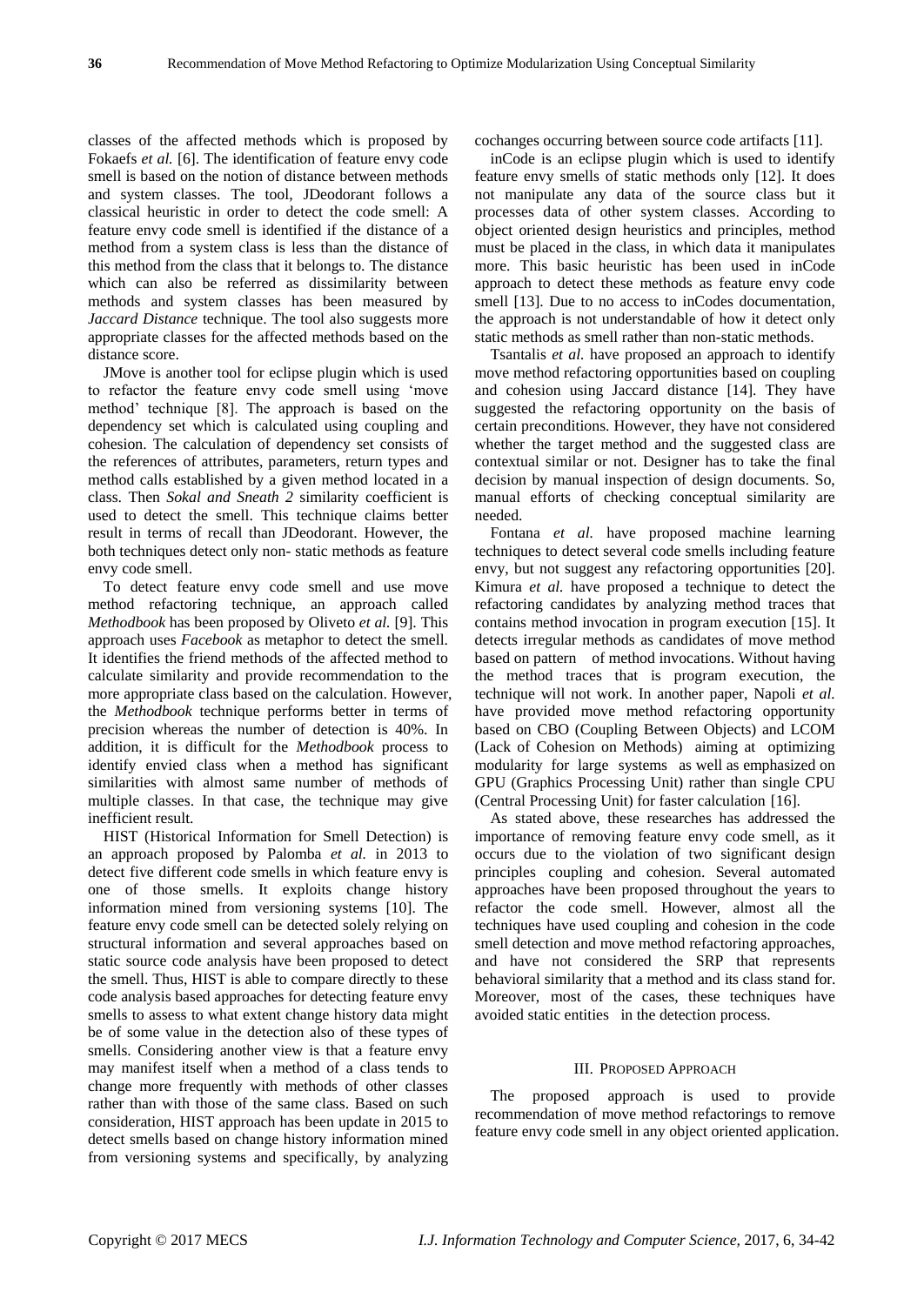

Fig.1. Architecture of Recommending Move Method Refactoring Using Conceptual Similarity

The approach identifies similar methods of a target method which should remain in the same class based on the conceptual similarity. The approach has three phases (shown in Fig. 1):

- 1) Source Code Parsing,
- 2) Conceptual Set and Similarity Score Measurement Using Jaccard Similarity Coefficient, and
- 3) Compare the Similarity Scores between Classes to Recommend Move Method Refactoring.

In the first phase (Source Code Parsing), in order to group similar methods into a class and recommend move method refactorings, information like - classes, methods, attributes, etc. from the source code of an application are required to be analyzed. To analyze these information, a third party parser named ByteParser [17], [21] which is used to parse java bytecode, is used in this phase. The parser analyzes information of both static and non-static method calls and used attributes by each method of classes in the application. The analyzed information from class files of the application are the basis of the approach which are used to calculate similarities between the source method and classes. So source code parsing to identify and refactor the code smell can be considered as the initial and fundamental step of the implementation part.

In the second phase (Conceptual Set and Similarity Score Measurement Using Jaccard Similarity Coefficient), from parsing phase, analyzed information used entities (method calls and used attributes) by the source method are fed up in this phase. The main task of this phase is to calculate similarity between the source method and other methods of classes based on similar entities rather than direct used entities using Jaccard Coefficient [18]. To calculate similarity, we use class names of used entities instead of reference or object names, as object cannon be used for static method calls. Hence, the step is more accurate to group similar methods.

In the third and final phase (Compare the Similarity Scores between Classes to Recommend Move Method Refactoring), similarity scores measured in second phase are compared between the method"s current class and other probable target classes of the application. The class with highest similarity score and greater than the method"s current class is recommended in which the method should be moved as the refactoring technique.

In the remainder of this section, we describe the recommendation algorithm proposed in this paper (Subsection A) and the similarity calculation function that plays a central role in this algorithm (Subsection B).

# *A. Recommendation of Move Method Refactoring*

The proposed recommendation of move method refactoring process is shown in Algorithm 1. Assume, *S*  is a system having a set of classes. *m* is a target method which is implemented in a class *C* of the system. For each class  $C_j \in S$ , the algorithm determines whether *m* is more similar to the methods in *Ci* than to the methods in its original class *C* (line 5). Note that, the similarity function based on similar behavior of methods (i.e., SRP) deals with both static and non-static entities. If *Ci*  satisfies the condition of the line 5, that is, *Ci* is more similar than *C*, then *Ci* will a probable candidate class to receive *m*. Such classes are inserted into a list *T* (line 6) as there can be multiple classes to be the candidates. Finally, the most suitable class  $C^r$  to receive *m* is determined by the function *bestClass*(*m, T*) (line 9). The function receives the target method *m* and a list of candidate classes *Ci*. It then sorts the classes according to the similarity values of the classes and provides the most appropriate class having the highest similarity value. Thus the algorithm suggests move method refactoring in order to remove and refactor feature envy code smell from the system *S*.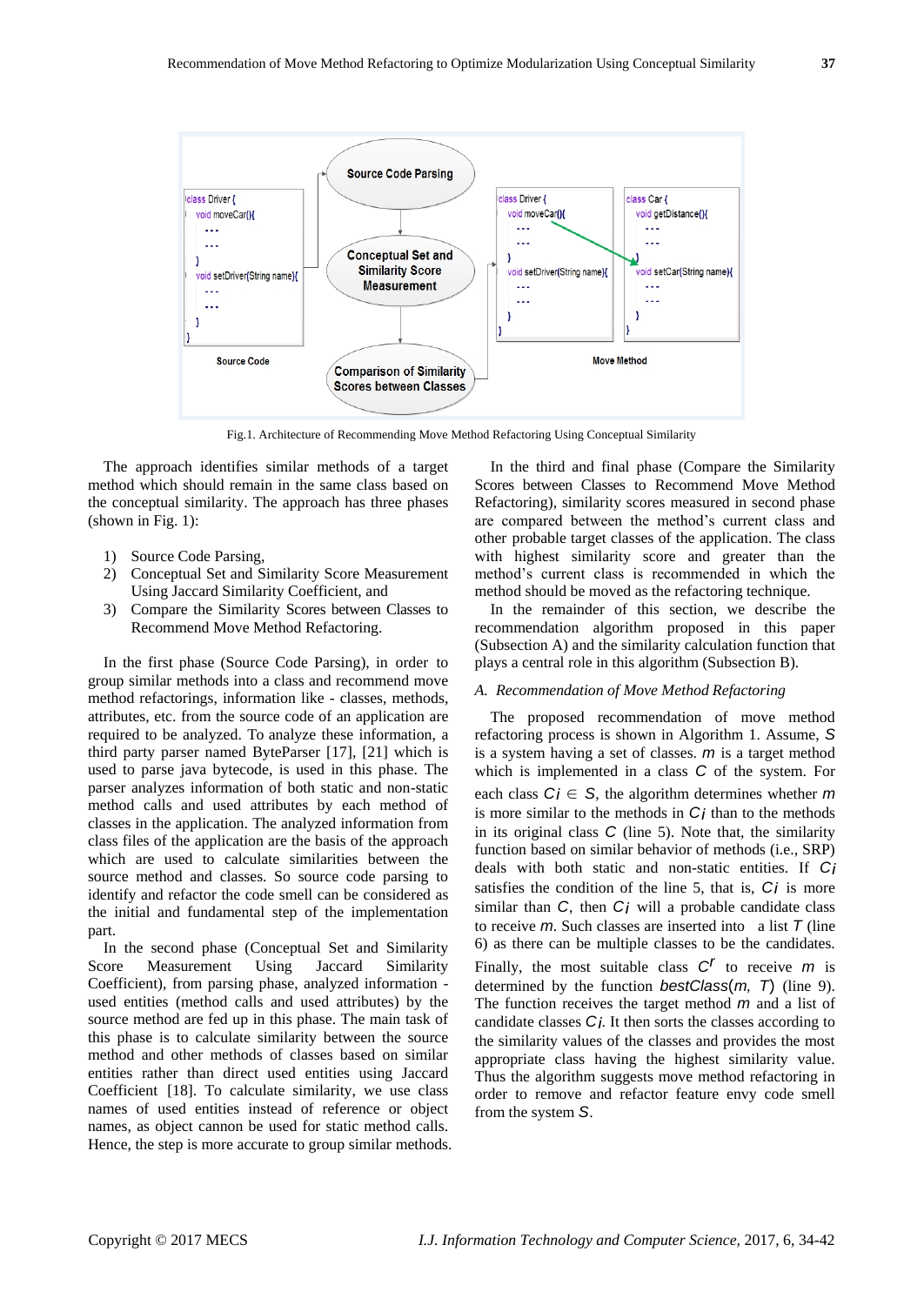|                                            | Algorithm 1 Recommendation of Move Method         |  |  |  |
|--------------------------------------------|---------------------------------------------------|--|--|--|
| Refactoring Algorithm                      |                                                   |  |  |  |
| <b>Input:</b> Target system S              |                                                   |  |  |  |
| <b>Output:</b> A list of candidate classes |                                                   |  |  |  |
|                                            | 1: for each method $m \in S$ do                   |  |  |  |
| 2:                                         | $C \leftarrow getClass(C)$                        |  |  |  |
|                                            | 3: $T \leftarrow null$                            |  |  |  |
| 4:                                         | for each class $Ci \in S$ do                      |  |  |  |
| 5:                                         | if similarity (m, $Ci$ ) > similarity (m, C) then |  |  |  |
| б:                                         | $T \leftarrow T + Ci$                             |  |  |  |
| 7:                                         | end if                                            |  |  |  |
| 8:                                         | end for                                           |  |  |  |
| 9:                                         | $C^r \leftarrow$ bestClass(m, T)                  |  |  |  |
|                                            | $10:$ end for                                     |  |  |  |

*similarity*(*m, C*) is the key function of the algorithm that computes the similarity between method *m* and the methods in class *C*. This function is described in the following subsection.

## *B. Similarity Measurement Function*

The function relies on the conceptual set of entities (method calls and used attributes) established by a method *m* to compute its similarity with the methods in a class *C*, as described in Algorithm 2.

| <b>Algorithm 2 Similarity Measurement algorithm</b>                                                                                             |  |  |  |
|-------------------------------------------------------------------------------------------------------------------------------------------------|--|--|--|
| <b>Input:</b> Target method $m$ and a class $C$<br><b>Output:</b> Similarity coefficient between $m$ and $C$                                    |  |  |  |
| 1: for each method $m_i \in C$ do                                                                                                               |  |  |  |
| 2:<br>if $mi \neq m$ then                                                                                                                       |  |  |  |
| similarityScore ← similarityScore +<br>3:                                                                                                       |  |  |  |
| getSimilarity(m, mj)<br>end if<br>4.<br>$5:$ end for                                                                                            |  |  |  |
| 6: if $m \in C$ then<br>averageSimilarityScore $\leftarrow$<br>7:                                                                               |  |  |  |
| averageSimilarityScore / [NOM $(C) - 1$ ]                                                                                                       |  |  |  |
| 8: else<br>averageSimilarityScore $\leftarrow$<br>9:<br>averageSimilarityScore / [NOM (C)]<br>$10:$ end if<br>11: return averageSimilarityScore |  |  |  |

Initially, we compute the similarity between *m* and each method *m<sub>i</sub>* in *C* (line 3). In the end, the similarity between *m* and *C* is defined as the arithmetic mean of the similarity coefficients computed in the previous step. In this algorithm, NOM(C) denotes the number of methods in a class *C* (lines 7 and 9).

The key function is *getSimilarity*(*m,mi*) in Algorithm 2, which computes the similarity between the sets of entities established by the two methods (line 3). The similarity is measured by the use of the Jaccard similarity coefficient which is defined as:

$$
getSimilarity(m, mi) = \frac{A_m \cap A_{mi}}{A_m \cup A_{mi}} \tag{1}
$$

## Here,

 $A_m$  = set of entities used by method m  $_{\text{Ami}}$  = set of entities used by method m<sub>i</sub>

## IV. IMPLEMENTATION AND RESULT ANALYSIS

To assess the proposed approach, preliminary experiments have been conducted on recommendation of move method refactoring. A prototype of the proposed algorithm has been implemented in java language for this purpose. The existing refactoring tool JDeodorant which is a well-known eclipse plugin, has also been used for comparative analysis. For the justification of correctness, heuristics regarding the refactoring technique from Martin Fowler is followed [1].

## *A. Environmental Setup and Implementation*

As mentioned earlier, the algorithm for evaluation has been implemented in java programming language. The equipments used to develop the algorithm are as follows:

- **Eclipse Mars version-4.5 [19]**
- *•* ByteParser

To implement the proposed algorithm in java language, Eclipse has been used. A source code parser named ByteParser has also been included in this implementation in order to analyze the input source code. ByteParser is an analyzer which is used to analyze java source code of *.class* files. It analyzes information like – class name, method name, field name, method call, etc. from the source code.

For the validation of the approach, five open source java projects have been used as datasets. The descriptions of the projects are shown in Table 1 consisting of five columns. The columns represent the project name, project version, number of class (NOC), number of method (NOM), and line of code (LOC) respectively. Each project has a large amount of NOC, NOM and LOC. From the table, it is seen that *Weka* is the largest project and *Maven* is the smallest one on the basis of NOC, NOM an LOC.

Table 1. Experimental Projects

| Project         | Version | <b>NOC</b> | <b>NOM</b> | LOC     |
|-----------------|---------|------------|------------|---------|
| <b>JHotDraw</b> | 7.6     | 674        | 6,533      | 80,536  |
| ArgoUML         | 0.34    | 1,291      | 8,077      | 67,514  |
| <b>JMeter</b>   | 2.5.1   | 940        | 7.990      | 94.778  |
| Maven           | 3.0.5   | 647        | 4,888      | 65,685  |
| Weka            | 3.6.9   | 1,535      | 17,851     | 272,611 |

## *B. Preliminary Results*

The results of the proposed approach is shown in Table 2 consisting of five columns. The table columns are – Project name, Total Instances# (total actual number of affected methods for move method refactoring), True Positive# (TP, number of methods suggested move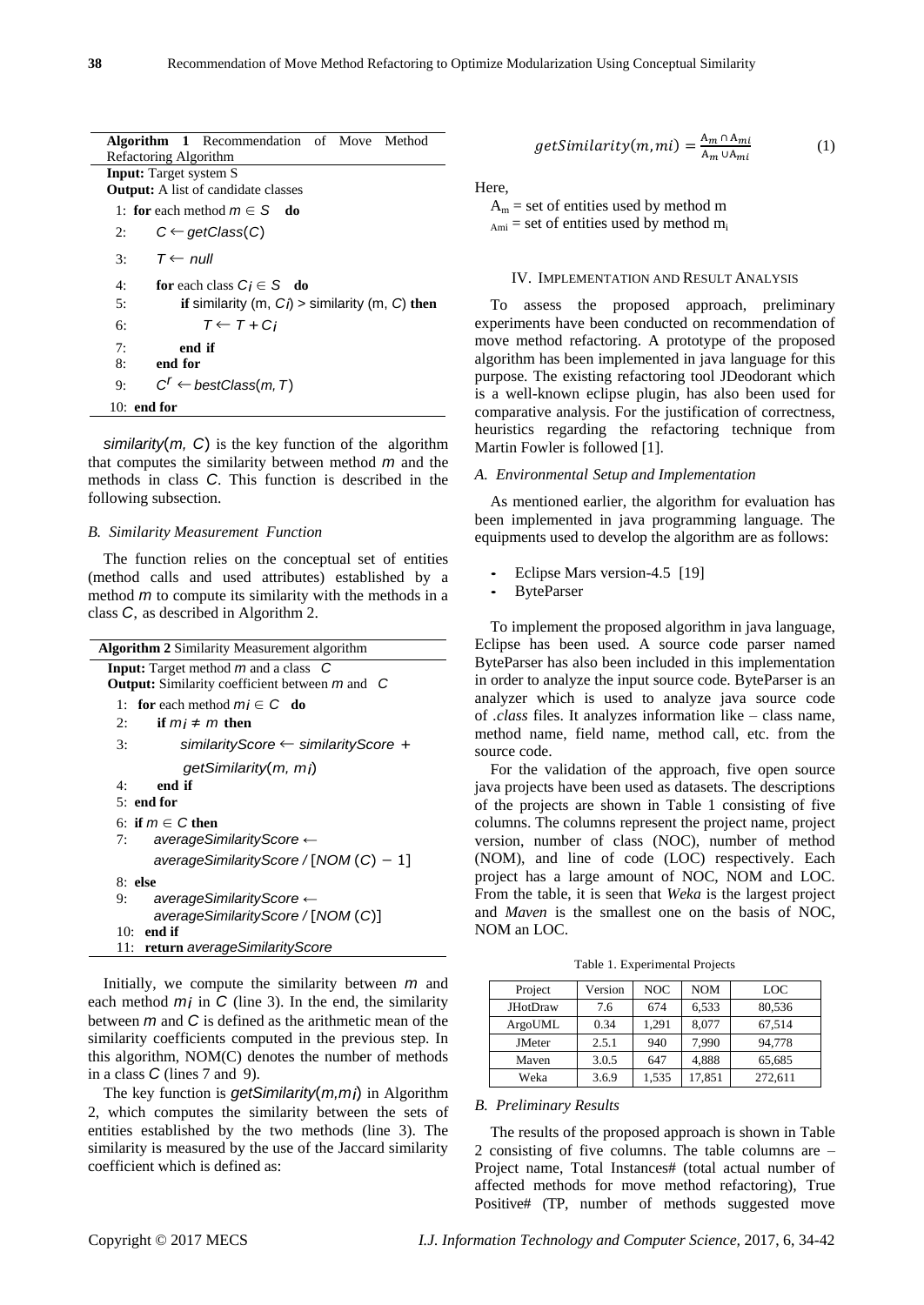method refactoring correctly), False Positive# (FP, number of incorrect suggestions), and Precision (*=TP/(TP+FP)*). Our approach gets highest precision of 79% with *JHotDraw* project and lowest precision of 58% with *Weka* project which are significant in the recommendation approach.

Table 2. Results of the Proposed Approach

| Project         | Total<br>Instances# | True<br>Positive# | False<br>Positive# | Precision (%) |
|-----------------|---------------------|-------------------|--------------------|---------------|
| <b>JHotDraw</b> | 19                  | 15                |                    | 79            |
| ArgoUML         | 31                  | 16                |                    | 67            |
| <b>JMeter</b>   | 10                  |                   |                    | 56            |
| Maven           | 16                  |                   | 3                  | 67            |
| Weka            | 29                  | $\overline{4}$    | 10                 | 58            |

### *C. Comparative Analysis*

The comparative results between the proposed approach and the eclipse plugin JDeodorant have been shown in this section. The comparative analysis shows a significant contribution of the proposed approach over other techniques. The existing approaches considered only non-static entities as they used reference names of used entities by methods to calculate similarity. But non static entities are used directly using class names instead of references. Consideration of both static and non-static entities in our proposed approach have made a meaningful improvement in case of similarity measurement. In addition, the approach has excluded the primitive types in case of similarity measurement process as those types are not related to coupling and cohesion. Moreover, the primitive types are not associated with method placement. Moreover, the approach does not follow the traditional approach that a method should be placed in the class whom entities it used mostly. Rather the approach is based on the concept that a method should be placed in the class such that the source method along with the methods of the class use similar entities. The comparative results in terms of precision and recall (=TP/(TP+FN)) between the two approaches have been shown in Table 3.

|                 | Precision (%) |            | Recall $(\%)$ |            |
|-----------------|---------------|------------|---------------|------------|
| Project         | Proposed      | JDeodorant | Proposed      | JDeodorant |
| <b>JHotDraw</b> | 79            | 26         | 83            | 51         |
| ArgoUML         | 67            | 60         | 70            | 56         |
| <b>JMeter</b>   | 56            | 15         | 63            | 60         |
| Maven           | 67            | 23         | 40            | 46         |
| Weka            | 58            |            | 58            | 65         |
| Average         | 65            | 26         | 63            | 56         |

The conceptual set is a vital part of the technique in which references of method calls and used attribute are listed. Both static and non-static method calls are considered in the list while other techniques use only non-static part. Therefore, the proposed technique provides better results than JDeodorant tool. It has precision of 65% and recall of 63% on average of the five

projects while JDeodorant has only 26% and 56% respectively. As the technique applies similarity technique of the affected method rather than counting traditional method calls and used attributes of other classes to detect the method"s appropriate class, it reduces false positive results. The results of comparative analysis are graphically shown in Fig. 2 (comparison of precisions) and Fig. 3 (comparison of recalls).

Fig.2 shows that the proposed approach provides better accuracy in terms of precision in each case of all the source projects. In Fig. 3, the approach also provides better accuracy in terms of recall in almost all cases, except for *Maven* and *Weka* project. However, the results for both of the projects are almost similar as JDeodorant tool. The highest accuracy in terms of both precision and recall that our approach has gained is for *JHotDraw* project.



Fig.2. Comparison of Precisions



Fig.3. Comparison of Recalls

#### V. A CASE STUDY ON PROJECT "MOVIERENTALSTORE"

The result analysis of recommending move method refactorings for feature envy code smell shows the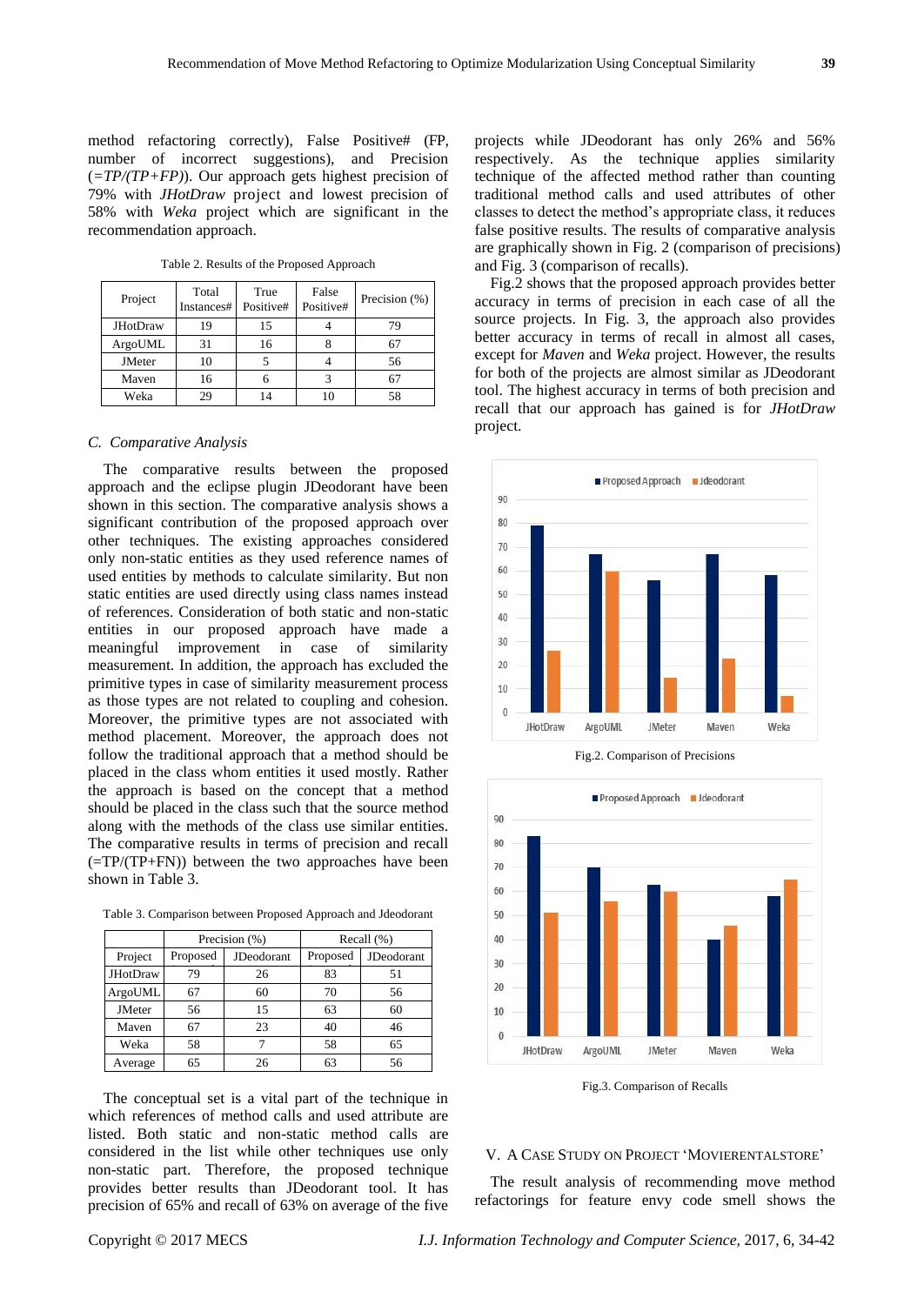proficiency of the proposed approach. However, a stepby-step study may increase the understanding of the approach as well as justify the reason behind the improved results than conventional approaches. Thereby, this chapter provides a phase-to-phase analysis of the recommendation approach.

For an assessment of the competency of the approach, the technique has been used on a simple java project *MovieRenalStore*. The source code has been collected from the book *Refactoring: Improving the Design of Existing Code* [3]. The main project named '*VideoStore*' in the book is free from code smell as well as refactored. So, some modification has been done in the project (*MovieRenalStore - Version2*) by injecting feature envy code smell in order to analyze the proposed approach.

The main phases of the case study are:

- a. Conversion of Source Code
- b. Analysis of Byte Code
- c. Generation of Conceptual Set
- d. Similarity Coefficient Measurement and
- e. Recommendation of Move Method Refactoring

Each phase is described in the following subsections.

## *A. Conversion of Source Code*

To recommend move method refactorings, methods and attributes in the source code are required to be analyzed. By analyzing the source code, entities like method calls and used attributes of a method are determined in order to calculate the similarity of the method with other methods in a class. So source code parsing to identify methods and attributes on the classes can be considered as initial and fundamental step of the implementation part.

A third party parser named *ByteParser* is used in order to analyze the source code. First of all, classes of the source project are converted into byte codes through compiling, that is, from *.java* files to *.class* files and made those *.class* files in *.txt* form to make the files readable or parsable using the following command –

## *"javap -c -private Customer.class > Customer.txt"*

The sample of the source file in *.java* form and corresponding byte file in *.class* form are shown in Fig. 4 and Fig. 5 respectively.

## *B. Analysis of Byte Code*

After conversion to the byte code classes from the base source code, those byte codes have been considered now in the form to be analyzed. Those codes have been then analyzed to get the methods and the classes of the source application for further analysis. Finally, method calls and attribute usages by a method are identified in this parsing phase of the feature envy code smell detection process.

# *C. Generation of Conceptual Set*

After the parsing stage, conceptual set of each method of the *MovieRentalStore* project has been generated. The set consists of the references (class names) of method calls and used attributes. The conceptual set of the method *getMovie()* is: {*Movie, Rental*} (Fig. 6).

```
package rentalStore:
import java.util.Enumeration;
import java.util.Vector;
class Customer {
    private String name;
    private Vector<Rental> rentals = new Vector<Rental>();
    public Customer (String name) {
        name = name:
    public String getMovie (Movie movie) {
        Rental rental = new Rental (new Movie ("", Movie. NEW RELEASE), 10);
        Movie m = rental. movie;
        return movie.getTitle();
    public void addRental (Rental arg) {
        rentals.addElement(arg);
    public String getName() {
        return name;
    \mathbf{1}
```
Fig.4. Source Code Example (*Customer.java* Partial)

```
Compiled from "Customer.java"
class rentalStore.Customer {
 private java.lang.String name;
```
private java.util.Vector<rentalStore.Rental> rentals;

```
public rentalStore.Customer(java.lang.String);
```

| Code:                |                                                 |
|----------------------|-------------------------------------------------|
| $0:$ aload $0$       |                                                 |
| 1: invokespecial #14 | // Method java/lang/Object." <init>":0V</init>  |
| $4:$ aload $0$       |                                                 |
| 5: new<br>#17        | // class java/util/Vector                       |
| $8:$ dup             |                                                 |
| 9: invokespecial #19 | // Method java/util/Vector." <init>":()V</init> |
| 12: putfield<br>#20  | // Field rentals:Ljava/util/Vector;             |
| $15:$ aload $0$      |                                                 |
| 16: aload 1          |                                                 |
| 17: putfield<br>#22  | // Field name:Ljava/lang/String;                |
| 20: refurn           |                                                 |
|                      |                                                 |

Fig.5. Byte Code Example (*Customer.class* Partial)

```
public String getMovie (Movie movie) {
    Rental rental = new Rental(new Movie("", Movie. NEW RELEASE), 10);
    Movie m = \text{rental. movie};
    return movie.getTitle();
-1
```
Fig.6. Method: *getMovie*()

## *D. Similarity Coefficient Measurement*

Similarity coefficient has been measured based on the conceptual set of method calls and used attributes using *Jaccard Similarity Coefficient* method. The measurement process is described in Fig. 7 as a flowchart.

The similarity coefficient of the method *getMovie()* in its current class *Customer* is less than another class *Rental*. So the proposed approach considers this method as a feature envy code smell.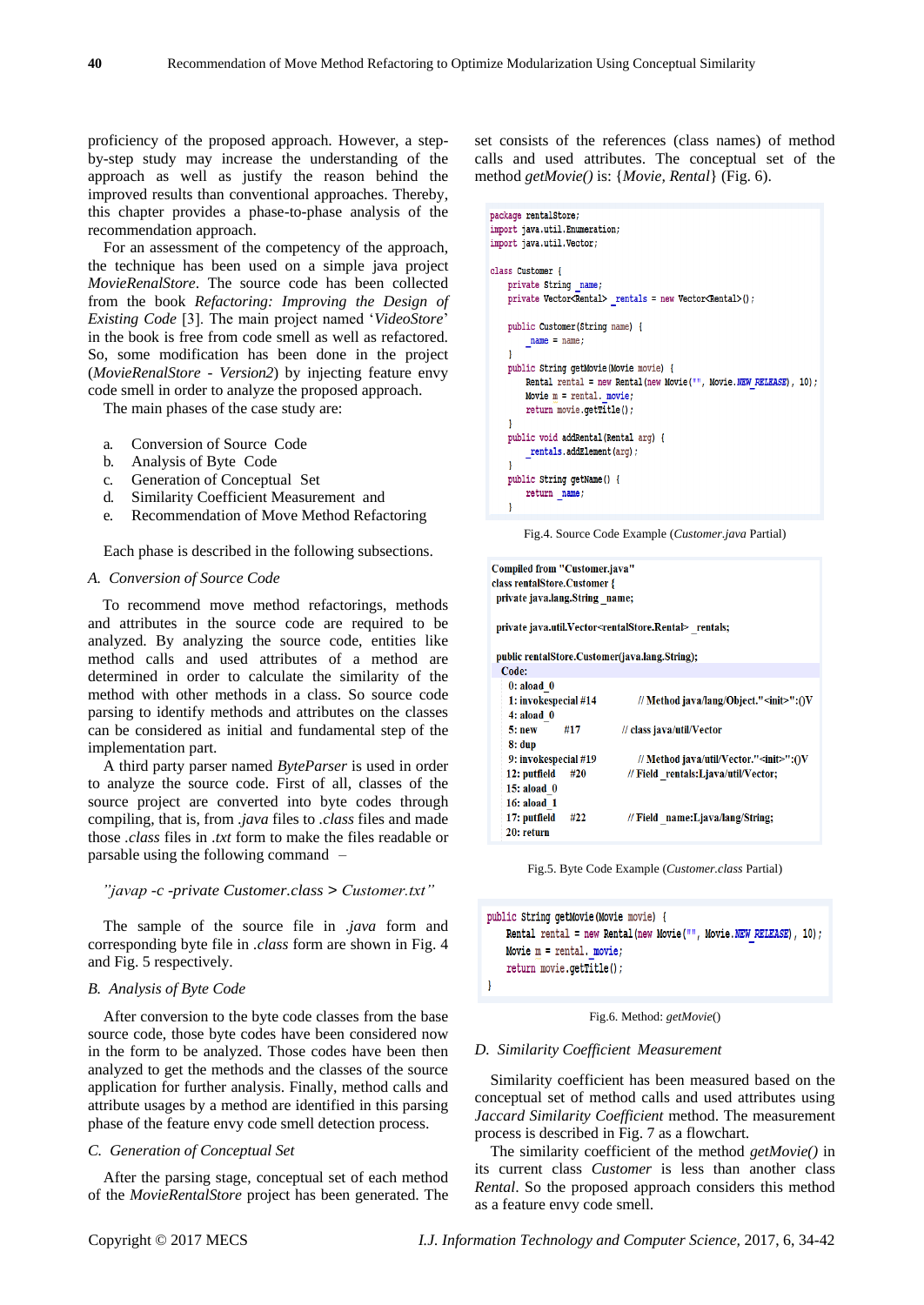The *getMovie()* method in the *MovieRentalStore*  system is used to provide the names of movies that have been rented. So this method is not in correct class of *Customer*. So, conceptually it should be in the *Rental*  class.

## *E. Recommendation of Move Method Refactoring*

The proposed approach not only detects the method *getMovie()* as a feature envy code smell but also provides a suggestion to its appropriate class. To do this, a list has been maintained consisting of candidate classes in which the method should be moved based on the higher similarity values than its current class. The list is then sorted in descending order of the similarity values. The first class of the list having the highest similarity value is then recommended as the method"s appropriate class. In this example, the *Rental* class has been suggested in which the method *getMovie()* should be moved from its current class *Customer*.



Fig.7. Flow Chart of Similarity Coefficient Measurement for Method *getMovie()*

# VI. CONCLUSION

Coupling and cohesion are the two key factors considered during the designing phase of software application. Since developers only need to focus on coupled classes to meet a change requirements, the application should be loosely coupled and highly cohesive to make maintenance task easier with lower effort, cost and time. Feature envy code smell is a barrier to achieve this goal of maintenance task as it increases coupling and decreases cohesion. The proposed approach plays a significant role to refactor the code smell by recommending appropriate move method refactoring technique automatically. The approach based on similar behavior of methods of both static and nonstatic entities (method and attributes) improves the recommendation accuracy. The preliminary investigation provides satisfactory results with better precision and recall than competitive tool. In addition, the approach enriches software modularization through optimizing interactions among the components of the application. Therefore, low coupling and high cohesion are achieved.

#### **REFERENCES**

- [1] F. Martin, B. Kent, and B. John, "Refactoring: improving the design of existing code," *Refactoring: Improving the Design of Existing Code*, 1999.
- [2] S. Demeyer, S. Ducasse, and O. Nierstrasz, *Objectoriented reengi- neering patterns*. Elsevier, 2002.
- [3] D. Sjoberg, A. Yamashita, B. C. D. Anda, A. Mockus, and T. Dyba, "Quantifying the effect of code smells on maintenance effort," *Software Engineering, IEEE Transactions on*, vol. 39, no. 8, pp. 1144– 1156, 2013.
- [4] N. Fenton and J. Bieman, *Software metrics: a rigorous and practical approach*. CRC Press, 2014.
- [5] S. Sharma and S. Srinivasan, "A review of coupling and cohesion metrics in object oriented environment," *International Journal of Computer Science & Engineering Technology (IJCSET)*, vol. 4, no. 8, 2013.
- [6] M. Fokaefs, N. Tsantalis, and A. Chatzigeorgiou, "Jdeodorant: Identi- fication and removal of feature envy bad smells," in *ICSM*, pp. 519– 520, 2007.
- [7] N. Tsantalis, T. Chaikalis, and A. Chatzigeorgiou, "Jdeodorant: Iden- tification and removal of typechecking bad smells," in *Software Maintenance and Reengineering, 2008. CSMR 2008. 12th European Conference on*, pp. 329–331, IEEE, 2008.
- [8] V. Sales, R. Terra, L. F. Miranda, and M. T. Valente, "Recommending move method refactorings using dependency sets.," in *WCRE*, vol. 20, p. 13, 2013.
- [9] R. Oliveto, M. Gethers, G. Bavota, D. Poshyvanyk, and A. De Lucia, "Identifying method friendships to remove the feature envy bad smell (nier track)," in *Proceedings of the 33rd International Conference on Software Engineering*, pp. 820–823, ACM, 2011.
- [10] F. Palomba, G. Bavota, M. Di Penta, R. Oliveto, A. De Lucia, and D. Poshyvanyk, "Detecting bad smells in source code using change history information," in *Automated software engineering (ASE), 2013 IEEE/ACM 28th international conference on*, pp. 268–278, IEEE, 2013.
- [11] F. Palomba, G. Bavota, M. Di Penta, R. Oliveto, D. Poshyvanyk, and A. De Lucia, "Mining version histories for detecting code smells," *IEEE Transactions on Software Engineering*, vol. 41, no. 5, pp. 462– 489, 2015.
- [12] R. Marinescu, G. Ganea, and I. Verebi, "incode: Continuous quality assessment and improvement," in *Software Maintenance and Reengi- neering (CSMR), 2010 14th European Conference on*, pp. 274–275, IEEE, 2010.
- [13] A. Hamid, M. Ilyas, M. Hummayun, and A. Nawaz, "A compara- tive study on code smell detection tools," *International Journal of Advanced Science and Technology*, vol. 60, pp. 25–32, 2013.
- [14] N. Tsantalis and A. Chatzigeorgiou, "Identification of